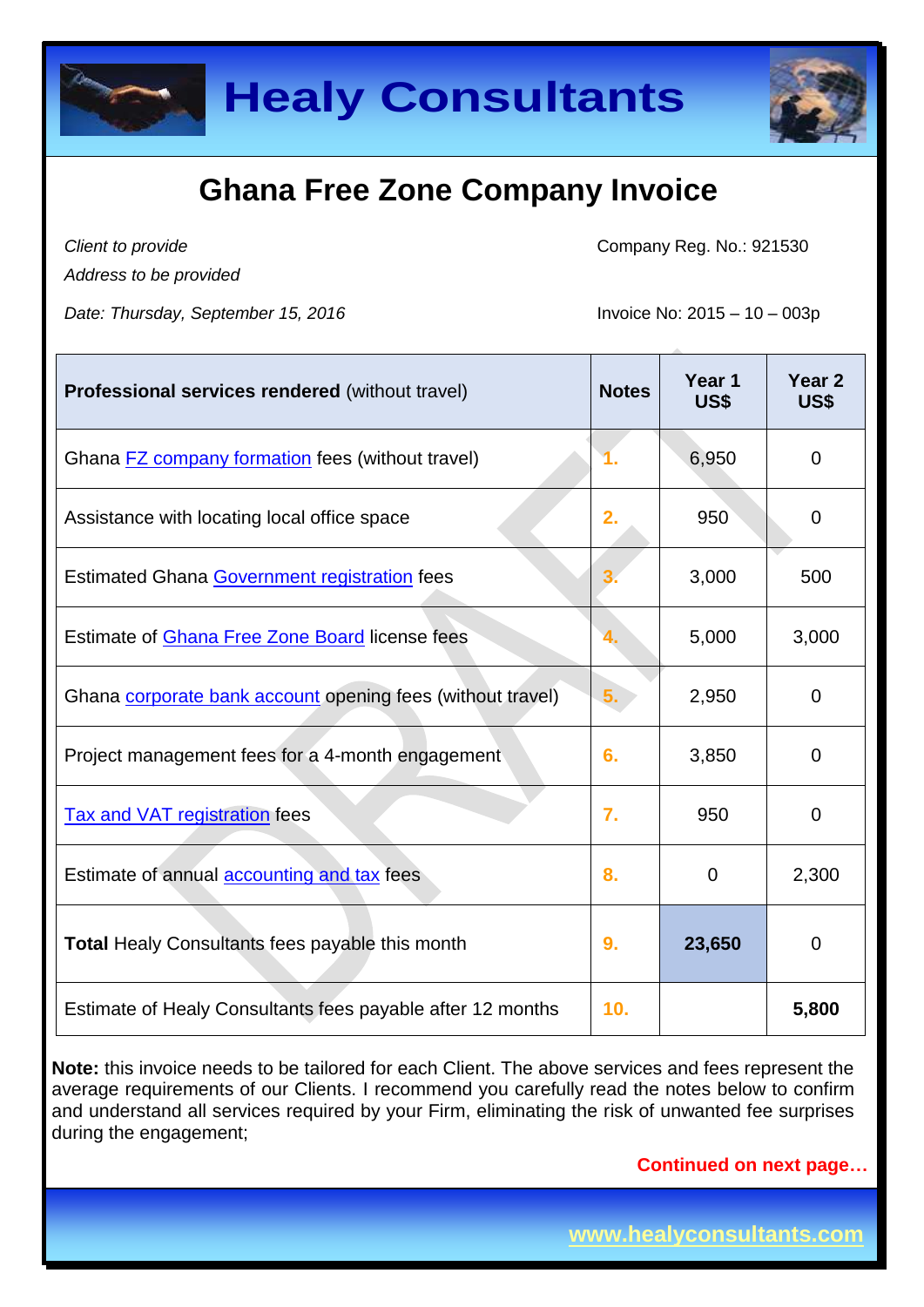



#### *Notes to invoice above*

**1.** Healy Consultants fees to efficiently and effectively complete Ghana company registration within [four weeks](http://www.healyconsultants.com/ghana-company-registration/fees-timelines/#timelines) by i) choosing the optimum regulatory license for our Client's business activities ii) reserving a company name with [Ghana Investment Promotion Centre](http://www.gipcghana.com/) (click link)iii) settling our accountant and lawyer fees and iv) preparing a high quality company incorporation application for [Registrar-General Department;](http://www.rgd.gov.gh/)

All [engagement fees](http://www.healyconsultants.com/company-registration-fees/) (click link) are agreed and paid up front and agree to the fees published on our country web pages. Consequently, there are no hidden fees, surprises or ambushes throughout the engagement. All engagement deadlines are agreed up front in the form of a [detailed](http://www.healyconsultants.com/index-important-links/example-project-plan/)  [project plan,](http://www.healyconsultants.com/index-important-links/example-project-plan/) mapping out [deliverables](http://www.healyconsultants.com/deliverables-to-our-clients/) by week throughout the engagement term;



Every week during the engagement, Healy Consultants will email our Client a [detailed status](http://www.healyconsultants.com/index-important-links/weekly-engagement-status-email/)  [update.](http://www.healyconsultants.com/index-important-links/weekly-engagement-status-email/) Our Client is immediately informed of engagement problems together with solutions. Your dedicated engagement manager is reachable by phone, Skype, live chat and email and will communicate in your preferred language;

- **2.** Before company incorporation is complete, the Ghana Government must review and approve a lease agreement for office premises. If your Firm requires this service from Healy Consultants, our one-time fee amounts to US\$950. The monthly rent thereafter will be paid independently and directly to the landlord by our Client. An estimate of such a rental for a space of 10 sqm for one employee is US\$2,100 per month;
- **3.** This fee is an estimate of Government costs payable during your Firm's engagement. All Government fee payments will be supported by original receipts and invoices. Examples of Government costs include **i)** reserving the branch office name with the [Ghana Investment](http://www.gipcghana.com/)  [Promotion Centre \(click here\);](http://www.gipcghana.com/) **ii)** preparation of branch deeds and articles of association; **iii)** business registration with the [Registrar-General Department](http://www.rgd.gov.gh/) and **iv)** application for business licenses with the [Metropolitan Authority.](http://www.ama.gov.gh/) Following engagement completion, Healy Consultants will refund our Client any excess of funds received over actual Government costs paid;
- **4.** All companies that wish to conduct business in Ghananian Free Zone will need to obtain a license from the [Ghana Free Zone Board](http://www.gfzb.com.gh/gfzb%20enterprises/index.php) (GFZB). To qualify for such a license, the entity will need to export 70% of its goods/services. This fee is an estimate and will be subject to change once we understand the exact requirements of the company;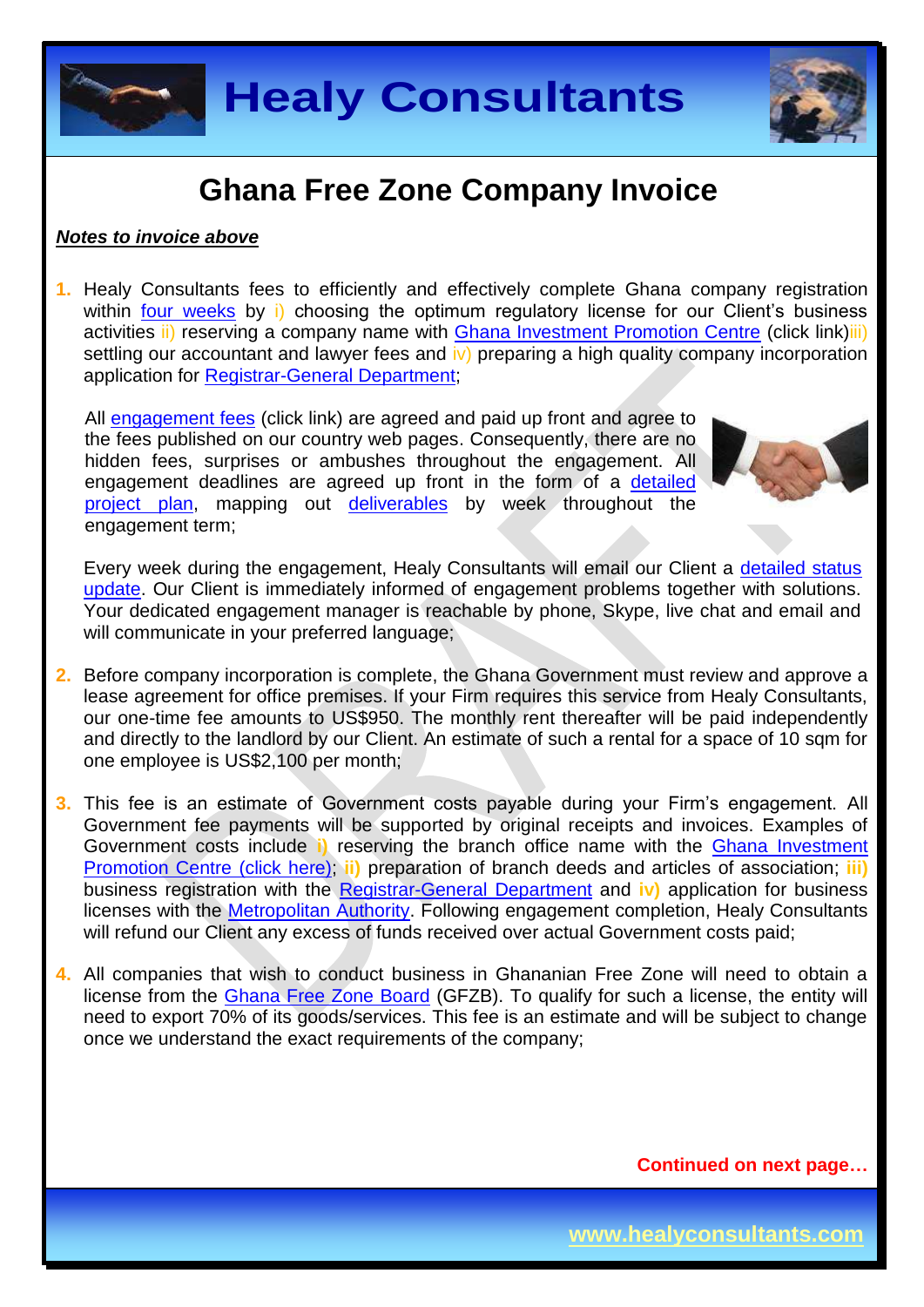



**5.** Healy Consultants will be pleased to open a Ghana corporate bank account without our Client travel. It is a time consuming task, and Healy Consultants will shelter our Client from the associated administrative challenges. As you can appreciate, it is a difficult task to obtain bank account approval through a newly formed company when shareholders, directors and bank signatories reside overseas. Healy Consultants will prepare a business plan for the bank to optimize the probability of corporate bank account approval. Depending on our Client's business and nationality, there is a 20% probability the banks will request a bank signatory to travel for a one-hour bank interview. Healy Consultants will try its best to negotiate with the bank for a travel exemption. If our Client must travel to Ghana for corporate bank account opening, Healy Consultants will refund our Client US\$950;

If our Client is not comfortable with only a Ghana corporate bank account, Healy Consultants will be pleased to open [an international corporate bank account](http://www.healyconsultants.com/international-banking/) (click link) outside of Ghana. Examples include New York, Germany, Liechtenstein, Austria, Bulgaria, South Africa, Australia, London, South America or Dubai. All banks will be top tier banks in these countries with excellent internet banking services. Example of our global banking partners include HSBC, Standard Chartered Bank, Citibank, Barclays, Standard bank, ANZ bank, VTB bank, UBS, Credit Suisse;

The banks enjoys ultimate power of approval of corporate bank account applications. Consequently, guaranteed success is outside of Healy Consultants' control. What is inside our control is the preparation and submission of a high quality bank application that maximizes the likelihood of approval. To date, we enjoy a 100% approval record because of our global [banking relationships](http://www.healyconsultants.com/international-banking/corporate-accounts/) and determination.

#### Standard **Chartered**

**GO BARCIAYS** 



Global banks continue to tighten corporate bank account opening procedures, their internal compliance departments completing more thorough due diligence of Clients. Consequently, our Clients should expect the bank account approval period to take up to 4 weeks. Furthermore, global banks now require evidence of proof of business in the country where the corporate bank account will be, including sales contracts or lease agreement;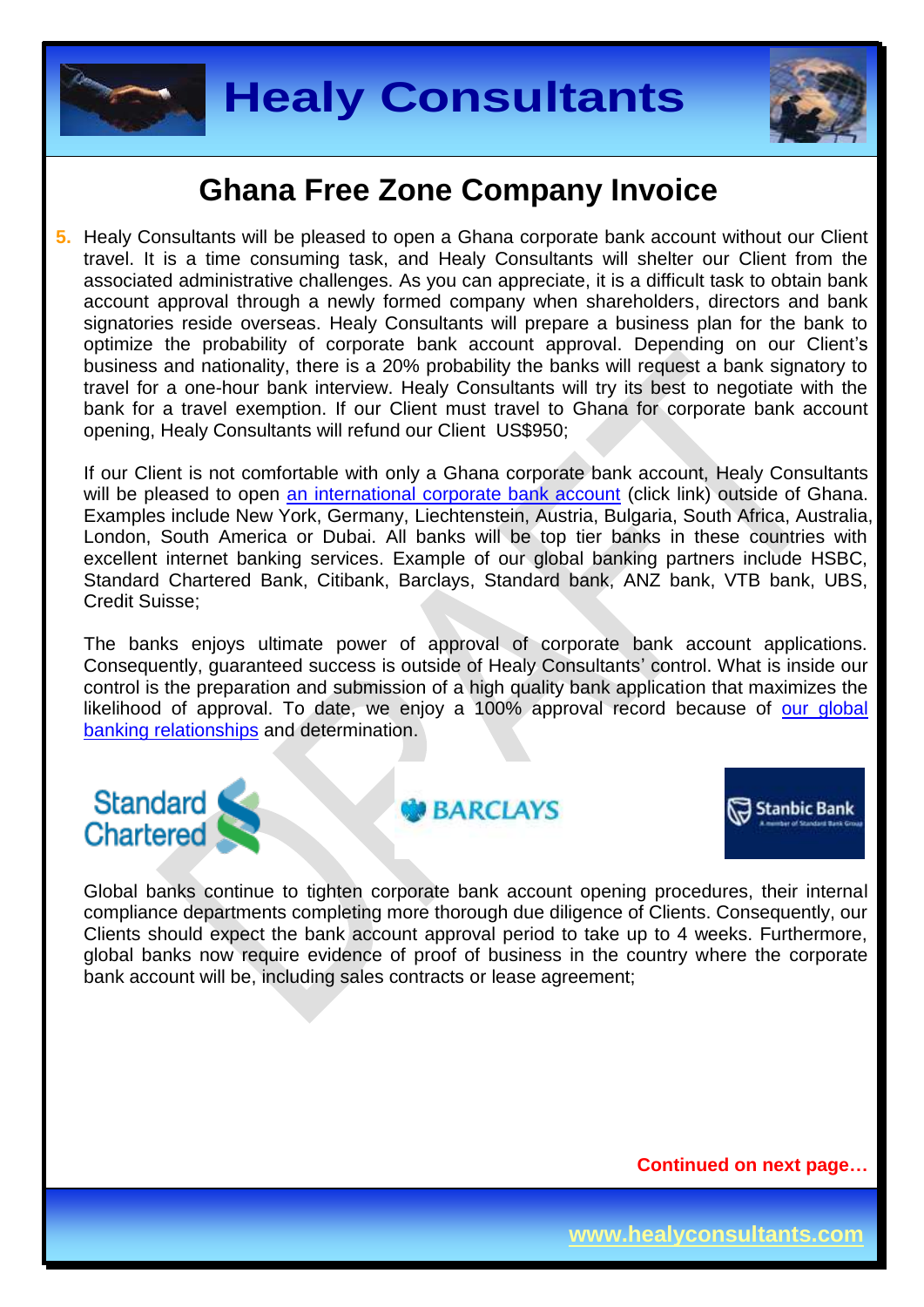



**6.** This cost includes Healy Consultants fees to thoroughly research and plan Ghana business set up for our Client including **i)** payment of retainer fees to multiple lawyers, accountants and other consulting firms **ii)** preparation of a detailed project plan with timelines **iii)** time taken to determine the optimum Ghana corporate structure, including preparation of a detailed comparison table of entities **iv)** ascertain the specific accounting, tax, legal and compliance considerations **v**) finding solutions to **challenges that occur** throughout the engagement and **vi**) completing a detailed, 23-page engagement strategy document from all of the above;

This cost also includes Healy Consultants' fees to efficiently and effectively project manage and timely complete our Client's engagement including **i)** injecting the paid up share capital on our Client's behalf and **ii)** collating and supervising the legalisation and attestation of all documents **iii)** weekly detailed engagement status updates to our Client and **iv)** weekly Friday conference call and **v)** finding solutions to unexpected challenges throughout the engagement;

Healy Consultants' project management fees also include the time taken to devise the strategies as to how to **i)** minimise the engagement period **ii)** complete the engagement without our Client travelling and **iii)** avoid the need for a specific regulatory license;

The Ghana FZ company registration is a long and complicated process for foreign investors. Healy Consultants will liaise with multiple independent lawyers and accounting firms to ensure that **i)** your Firm complies with Ghana commercial regulations **ii)** your Firm's interests are well protected and **iii)** your Firm enjoys all possible tax benefits;

- **7.** In accordance with Ghana's [Internal Revenue Act 2000 \(click link\),](http://www.gra.gov.gh/docs/info/irs_act.pdf) each Ghana entity must register for corporate tax and VAT at the [Ghana Revenue Authority.](http://www.gra.gov.gh/) Healy Consultants will be happy to assist you with tax and VAT registration for a one time fee of US\$950;
- **8.** For an active trading company, these [accounting and tax](http://www.healyconsultants.com/ghana-company-registration/accounting-legal/) fees are an estimate of Healy Consultants fees to efficiently and effectively discharge your annual company accounting and tax obligations. Following receipt of a set of draft accounting numbers from your company, Healy Consultants will more accurately advise accounting and tax fees. For a dormant company, Healy Consultants fees are only US\$950;



**9.** All fees quoted in this invoice correspond to fees quoted [on Healy Consultants'](http://www.healyconsultants.com/company-registration-fees/) website. Please review this invoice carefully to identify errors. During the rush of the business day, it is possible that Healy Consultants inadvertently made fee calculation errors, typing errors or omitted services or omitted historic fee payments from Clients. In the unfortunate event you identify invoice errors, please revert to me directly re the same. I apologize in advance if I or my staff made invoice errors;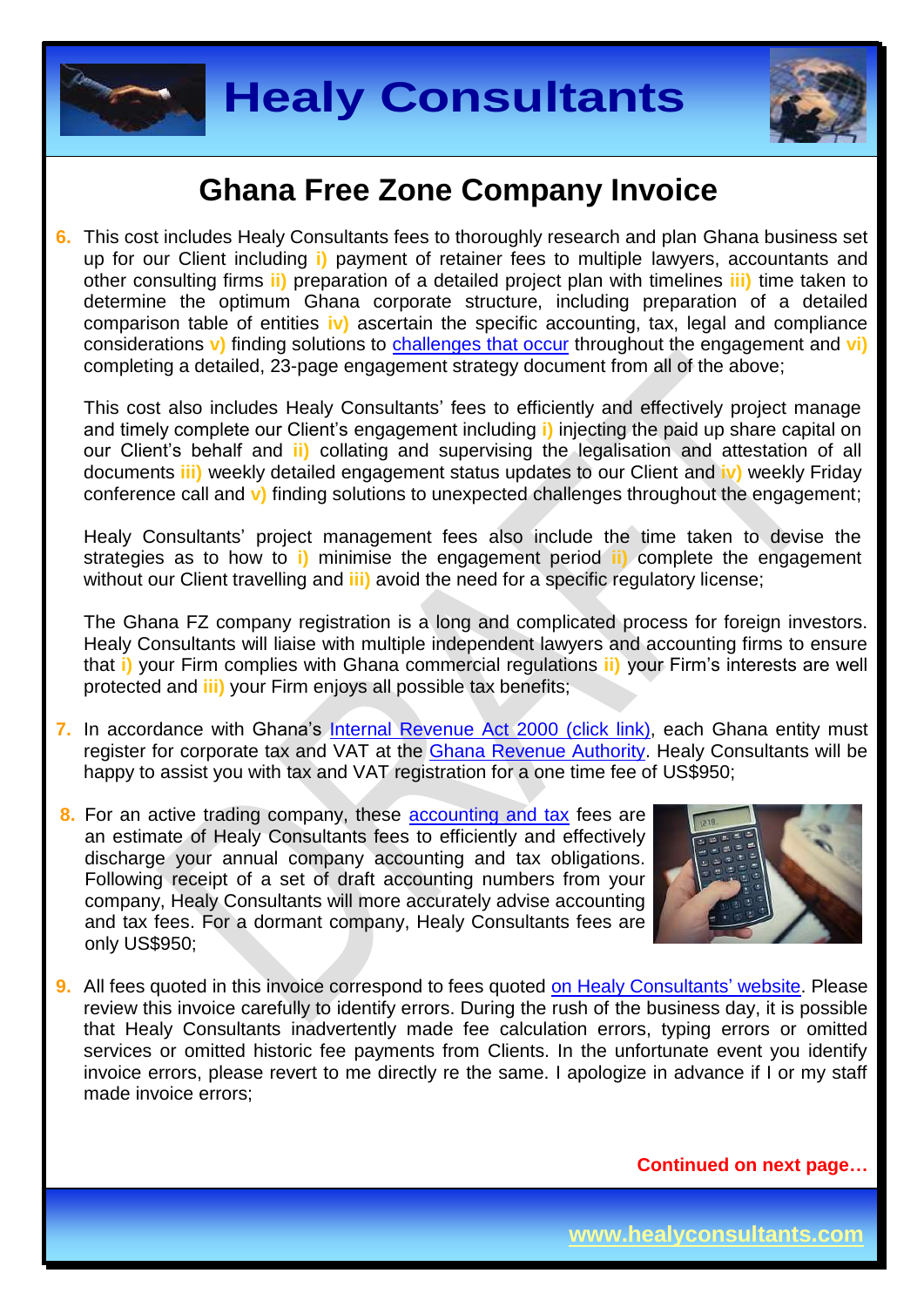



- **10.**Assuming our Clients re-engage Healy Consultants in year 2, this fee is an estimate of the fees payable next year, 12 months after the date of company registration;
- **11.**The fees quoted in this invoice are a prediction of the fees required to efficiently and effectively complete this engagement in a timely manner. If during the engagement Healy Consultants realizes that the project is more complex than anticipated, requiring a large additional investment of time, my Firm will revert to request additional fees. If Healy Consultants completes the engagement faster and more easily than expected, Healy Consultants is happy to refund some fees to our Client;
- 12. Engage Healy Consultants to [project manage](http://www.healyconsultants.com/project-manage-engagements/) business set up in every country on the planet. We are the best in the [world](http://www.healyconsultants.com/best-in-the-world/) at what we do, timely completing the  $A$  to  $Z$  of every country engagement;
- **13.** In accordance with Ghana Company Law, a minimum issued share capital of US\$50,000 must be deposited to a temporary corporate bank account prior to incorporation of the company. This amount is increased to US\$300,000 if the company plans to make local sales in Ghana. Foreigners holding a minority stake in a joint venture with a Ghanaian national are required to pay up US\$10,000 each. If the company is fully owned by Ghana nationals, only US\$130 is required;
- **14.** In accordance with the [Ghana Companies Act 1963 \(ACT 179\),](http://glorylawfirm.com/wp-content/uploads/2013/10/COMPANIES-ACT-1963-Act-179.pdf) each Ghana company must have at least one individual director ordinarily resident in Ghana. If required, Healy Consultants will be pleased to provide your firm with a professional nominee director in Ghana. Our fee amounts to US\$3,600 per director per annum;



- 15. If our Client requires nominee shareholder and director services [\(click link\),](http://www.healyconsultants.com/corporate-outsourcing-services/nominee-shareholders-directors/) Healy Consultants will be pleased to assist. Our fee for professional, passive nominee corporate shareholder amounts to US\$2,100 per annum. Our fee to be both nominee director and shareholder amounts to US\$6,600 per annum. Being the sole shareholders and sole director of a Client's company exposes Healy Consultants to reputation, litigation and financial risk;
- **16.** If our Client and Healy Consultants properly plan this engagement, our Clients' will *not* have to travel during this engagement. Healy Consultants will efficiently and effectively complete company registration and corporate bank account opening in a timely manner without our Client presence. Instead, our Client will need to **i)** sign and get documents legalized in the embassy in their country of origin and **ii)** courier the originals to Healy Consultants office;

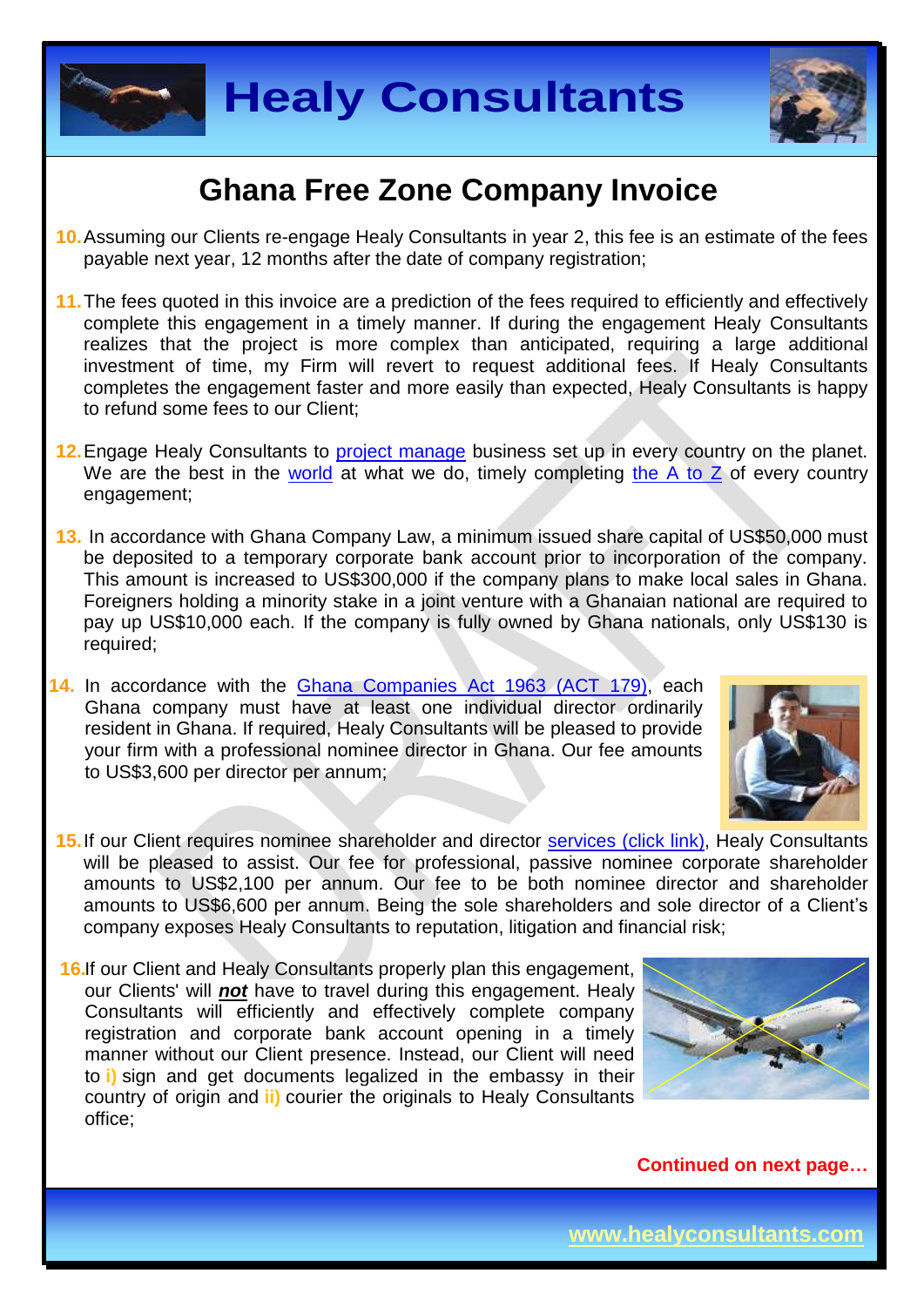



- **17.**Depending on our Client's business and nationality, the Ghanaian Government may require a special regulatory license to carry on your business in the country. Healy Consultants will assist our Client secure license approval; there may be additional engagement fees. However, the Government enjoys ultimate power of approval of company registrations and business licenses;
- **18.**If required, Healy Consultants will be pleased to assist your firm to secure [employee visa](http://www.healyconsultants.com/corporate-advisory-services/migration/) approvals. Our fee is US\$2,950 for the first employee, US\$1,950 for the second employee, US\$950 per employee thereafter. Our employee visa fees includes preparation of a quality visa application and submitting to the correct Government immigration officers. The Government enjoys ultimate power of approval of visa applications. Consequently, guaranteed success is outside of Healy Consultants' control. What is inside our control is the preparation and submission of a high quality immigration visa application that maximizes the likelihood of visa approval;
- **19.**Some of our Clients request Healy Consultants to provide temporary shared [office space](http://www.healyconsultants.com/virtual-office/) for 6 months until their preferred business premises is found. If your Firm requires this service, our one-time fee is US\$950. Monthly rental thereafter is paid directly to the landlord, independently of Healy Consultants;
- **20.**Monthly, quarterly and mid-year Government tax obligations include monthly and quarterly payroll reporting, VAT and corporation tax return filing. If you need our help, Healy Consultants can complete monthly Government reporting for a monthly fee of US\$860. Healy Consultants monthly support will include i) receive in dropbox the monthly invoices from our client ii) label monthly bank statement transactions  $\overline{iii}$  preparation and submission of VAT returns and  $\overline{iv}$ ) submission of monthly employee payroll reporting;
- **21.**It is important our Clients are aware of their personal and corporate tax obligations in their country of residence and domicile. Let us know if you need Healy Consultants help to clarify your local and international annual tax reporting obligations;
- **22.**During the engagement, shareholders and directors' documents may need to be translated into the local language; before the Government and Bank approves company registration and corporate bank account opening respectively. Consequently, our Client should budget for possible additional translation and embassy attestation fees. Either our Client or Healy Consultants can complete this administrative task;

As always, Healy Consultants will negotiate with all third parties to eliminate or reduce additional engagement costs. For transparency purposes, all third party fee payments will be supported by original receipts and invoices. Examples of possible third party payments include **i)** embassy fees **ii)** notary public costs **iii)** official translator fees;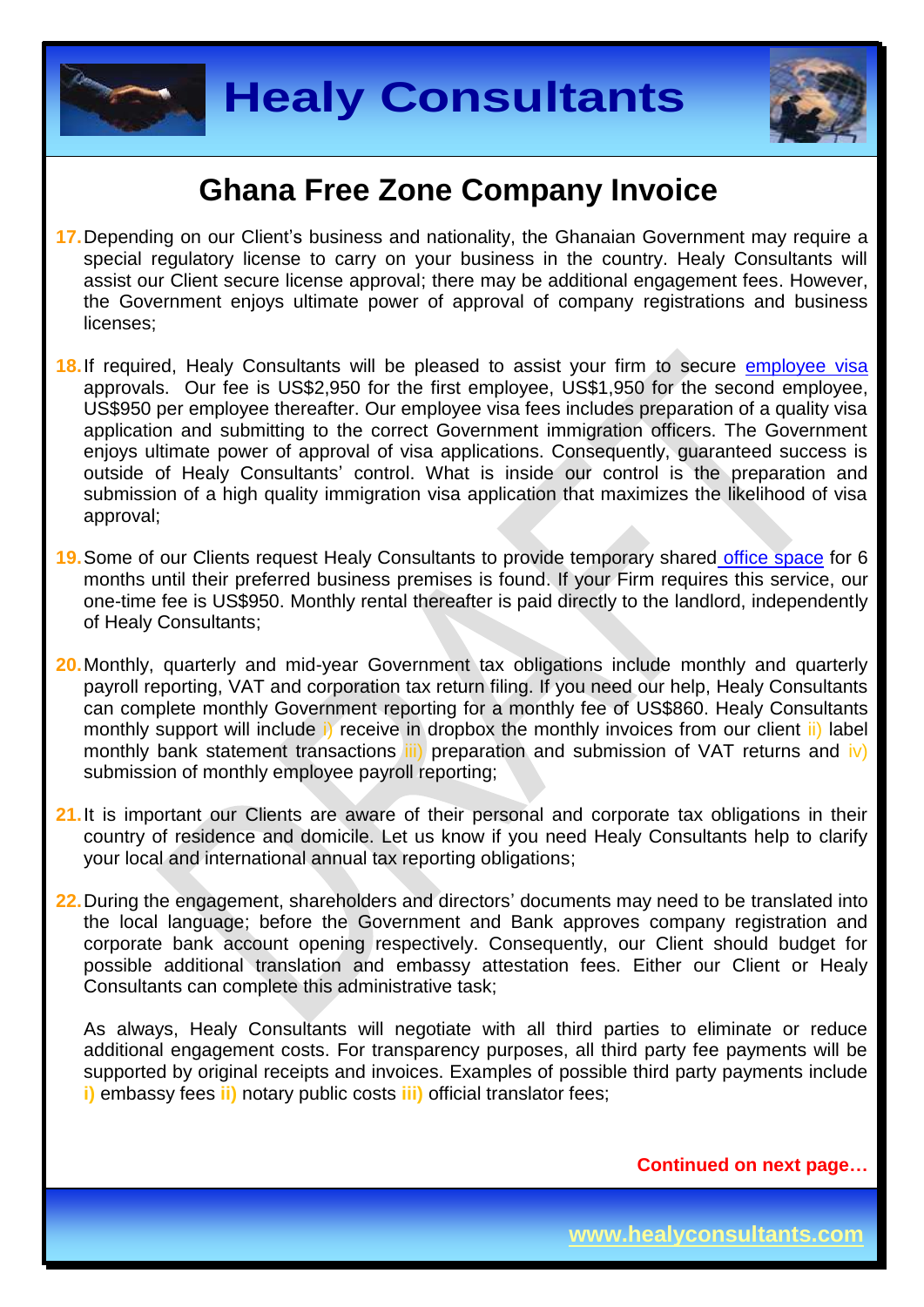



- **23.**Some of our Clients require an [immediate Ghana](http://www.healyconsultants.com/turnkey-solutions/) solution. With this strategy, within a day Healy Consultants can supply our Client **i)** an existing dormant Ghana company number and **ii)** an already approved Ghana corporate bank account number and **iii)** a business address. Turnkey solutions are attractive to those entrepreneurs who wish to immediately close a country deal, sign a contract or invoice a customer;
- 24. As stipulated on our [business website](http://www.healyconsultants.com/) and in section 3 of our engagement letter, Healy Consultants will only commence the engagement following **i)** settlement of our fees and **ii)** completion and signing of our legal engagement letter;
- **25.**Healy Consultants will only incorporate your company after 75% of [due diligence](http://www.healyconsultants.com/due-diligence/)  [documentation](http://www.healyconsultants.com/due-diligence/) is received by email. Healy Consultants will only open a corporate bank account after 100% of the Client's original due diligence documentation is received by courier;
- **26.**During the annual renewal engagement with our Client, our in-house [Legal and Compliance](http://www.healyconsultants.com/about-us/key-personnel/cai-xin-profile/)  [Department \(click link\)](http://www.healyconsultants.com/about-us/key-personnel/cai-xin-profile/) reviews the quality and completeness of our Client file. Consequently, Healy Consultants may revert to our Client to ask for more up to date due diligence [documentation;](http://www.healyconsultants.com/due-diligence/)
- **27.**To assist our Clients to minimize foreign exchange costs, we offer the payment in SG\$, Euro, Pounds or US\$. Kindly let me know in which currency your Firm prefers to settle our fees and I will send an updated invoice, thank you;
- 28. Some of our Clients engage Healy Consultants to [recruit \(click link\)](http://www.healyconsultants.com/corporate-outsourcing-services/how-we-help-our-clients-recruit-quality-employees/) local employees. We have a lot of experience in this area and we are quite skilled at securing quality candidates for our Clients';
- **29.**To efficiently and effectively complete your engagement in a timely manner, we recommend your Firm transfers these funds to Healy Consultants corporate bank account. Thereafter, our Incorporation and Banking Team will aggressively advance your engagement, providing your Firm daily feedback as to engagement status. I would be grateful if you email us the bank transfer advice slip to enable my Accounting Department to accurately and timely identify bank receipts: